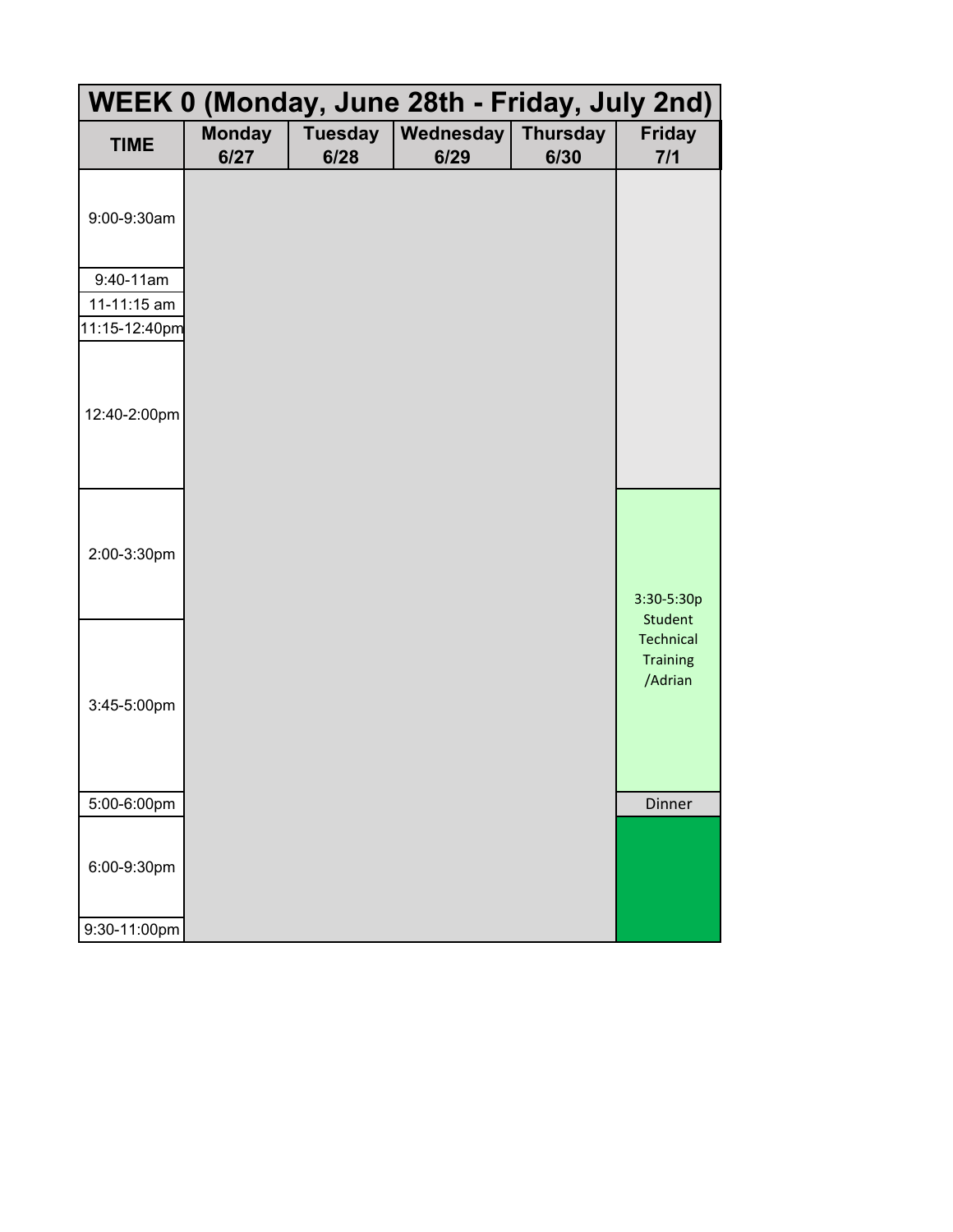| UCLA THEATER DEPARTMENT SUMMER INSTITUTE PROGRAMMING                                                                   |                                                                                              |                                                    |                                                                                                                                   |                                                                                                                                   |                                                                                                                                   |                                                                                                        |                                                                                               |             |
|------------------------------------------------------------------------------------------------------------------------|----------------------------------------------------------------------------------------------|----------------------------------------------------|-----------------------------------------------------------------------------------------------------------------------------------|-----------------------------------------------------------------------------------------------------------------------------------|-----------------------------------------------------------------------------------------------------------------------------------|--------------------------------------------------------------------------------------------------------|-----------------------------------------------------------------------------------------------|-------------|
|                                                                                                                        |                                                                                              |                                                    |                                                                                                                                   | <b>Design Summer Institute-Costume</b><br>2022 Schedule                                                                           |                                                                                                                                   |                                                                                                        |                                                                                               |             |
|                                                                                                                        |                                                                                              |                                                    |                                                                                                                                   |                                                                                                                                   |                                                                                                                                   |                                                                                                        |                                                                                               |             |
|                                                                                                                        |                                                                                              |                                                    |                                                                                                                                   | <b>SESSION A</b>                                                                                                                  |                                                                                                                                   |                                                                                                        |                                                                                               |             |
| Theater 72 -3 units<br>*** Breaks will be given, however, the times are subject to change based on the needs of class. |                                                                                              |                                                    |                                                                                                                                   |                                                                                                                                   |                                                                                                                                   |                                                                                                        |                                                                                               |             |
| Workshops                                                                                                              | <b>Field Trip</b>                                                                            | <b>Added Value</b><br>Academic<br><b>Workshops</b> | Free time                                                                                                                         | <b>Final Showcase</b>                                                                                                             | <b>Student Audit</b>                                                                                                              | Activity/<br><b>Closing Ceremony</b>                                                                   | Meals                                                                                         | Orientation |
| WEEK 1 (Sunday, July 3rd - Saturday, July 9th)                                                                         |                                                                                              |                                                    |                                                                                                                                   |                                                                                                                                   |                                                                                                                                   |                                                                                                        |                                                                                               |             |
| <b>TIME</b>                                                                                                            | <b>Sunday</b><br>7/3                                                                         | <b>Monday</b><br>7/4                               | Tuesday<br>7/5                                                                                                                    | Wednesday<br>7/6                                                                                                                  | <b>Thursday</b><br>7/7                                                                                                            | Friday<br>7/8                                                                                          | <b>Saturday</b><br>7/9                                                                        |             |
| 9:00-9:30am                                                                                                            |                                                                                              | Holiday                                            | 9-10a Title IX<br><b>Training for</b><br><b>Students 2217</b><br><b>Macgowan Hall</b>                                             |                                                                                                                                   |                                                                                                                                   |                                                                                                        |                                                                                               |             |
| 9:40-11am                                                                                                              |                                                                                              |                                                    | 10:15-11a Program<br>Coordinator<br>Discussion 2217<br><b>Macgowan Hall</b>                                                       | <b>Costume Design</b><br>Process for Theater,<br>Film and<br>Telelvison/Shoshana<br>2217 Costume Annex                            | <b>Costume Design</b><br>Process for Theater,<br>Film and<br>Telelvison/Shoshana<br>2217 Costume Annex                            | <b>Costume Design</b><br>Process for Theater,<br>Film and<br>Telelvison/Shoshana<br>2217 Costume Annex | <b>Costume</b><br><b>Design Studio</b><br><b>Workshop/TBD</b><br>2217<br><b>Macgowan Hall</b> |             |
| 11-11:15 am                                                                                                            |                                                                                              |                                                    | <b>Break</b>                                                                                                                      |                                                                                                                                   |                                                                                                                                   |                                                                                                        | <b>Portfolio</b>                                                                              |             |
| 11:15-12:40pm                                                                                                          |                                                                                              |                                                    | Costume<br>101/Shoshana 2217<br><b>Costume Annex</b>                                                                              |                                                                                                                                   |                                                                                                                                   |                                                                                                        | <b>Workshop/TBD</b><br>2217<br><b>Macgowan Hall</b>                                           |             |
| 12:40-2:00pm                                                                                                           | Lunch                                                                                        |                                                    | Lunch<br>1-1:30p Bruin Card                                                                                                       | Lunch                                                                                                                             | Lunch                                                                                                                             | Lunch                                                                                                  | Lunch                                                                                         |             |
| 2:00-3:30pm                                                                                                            |                                                                                              |                                                    | Introduction to<br><b>Costume Rendering</b><br>and Costume Making,<br>Introduction to<br><b>Costume Visual</b><br>Representation, | Introduction to<br><b>Costume Rendering</b><br>and Costume Making,<br>Introduction to<br><b>Costume Visual</b><br>Representation, | Introduction to<br><b>Costume Rendering</b><br>and Costume Making,<br>Introduction to<br><b>Costume Visual</b><br>Representation, | <b>Costume House</b><br>Fieldtrip/TBD                                                                  | <b>Costume</b><br><b>Industry panel</b><br>2217                                               |             |
| 3:45-5:00pm                                                                                                            | <b>Residence Hall</b><br>Move-In                                                             |                                                    | Makerspace:Discoveri<br>ng Costume Period<br>Silhouettes<br>/Shoshana<br>2217<br><b>Costume Annex</b>                             | Makerspace:Discoveri<br>ng Costume Period<br><b>Silhouettes</b><br>/Shoshana 2217<br><b>Costume Annex</b>                         | Makerspace:Discoveri<br>ng Costume Period<br>Silhouettes / Shoshana<br>2217 Costume Annex                                         |                                                                                                        | <b>Macgowan</b>                                                                               |             |
| 5:00-7:00pm                                                                                                            | Dinner                                                                                       | Dinner                                             | Dinner                                                                                                                            | Dinner                                                                                                                            | Dinner                                                                                                                            | Dinner                                                                                                 | Dinner                                                                                        |             |
| 7:00-9pm                                                                                                               | <b>DESI Orientation</b><br>w/ Costume Design<br>Faculty<br>Production<br><b>Meeting Room</b> |                                                    | <b>Costume Career</b><br><b>Preparation</b><br><b>Workshop/TBD</b>                                                                | <b>Costume for Film</b><br><b>Workshop/Theresa</b><br><b>Morales-Smith</b><br>2217 Costume Annex 2217 Costume Annex               | Scenic Workshop/<br><b>Randy Wong-</b><br>Westbrook<br>2217 Macgowan                                                              |                                                                                                        |                                                                                               |             |
| 10:00-11:00pm                                                                                                          |                                                                                              |                                                    |                                                                                                                                   |                                                                                                                                   |                                                                                                                                   |                                                                                                        |                                                                                               |             |